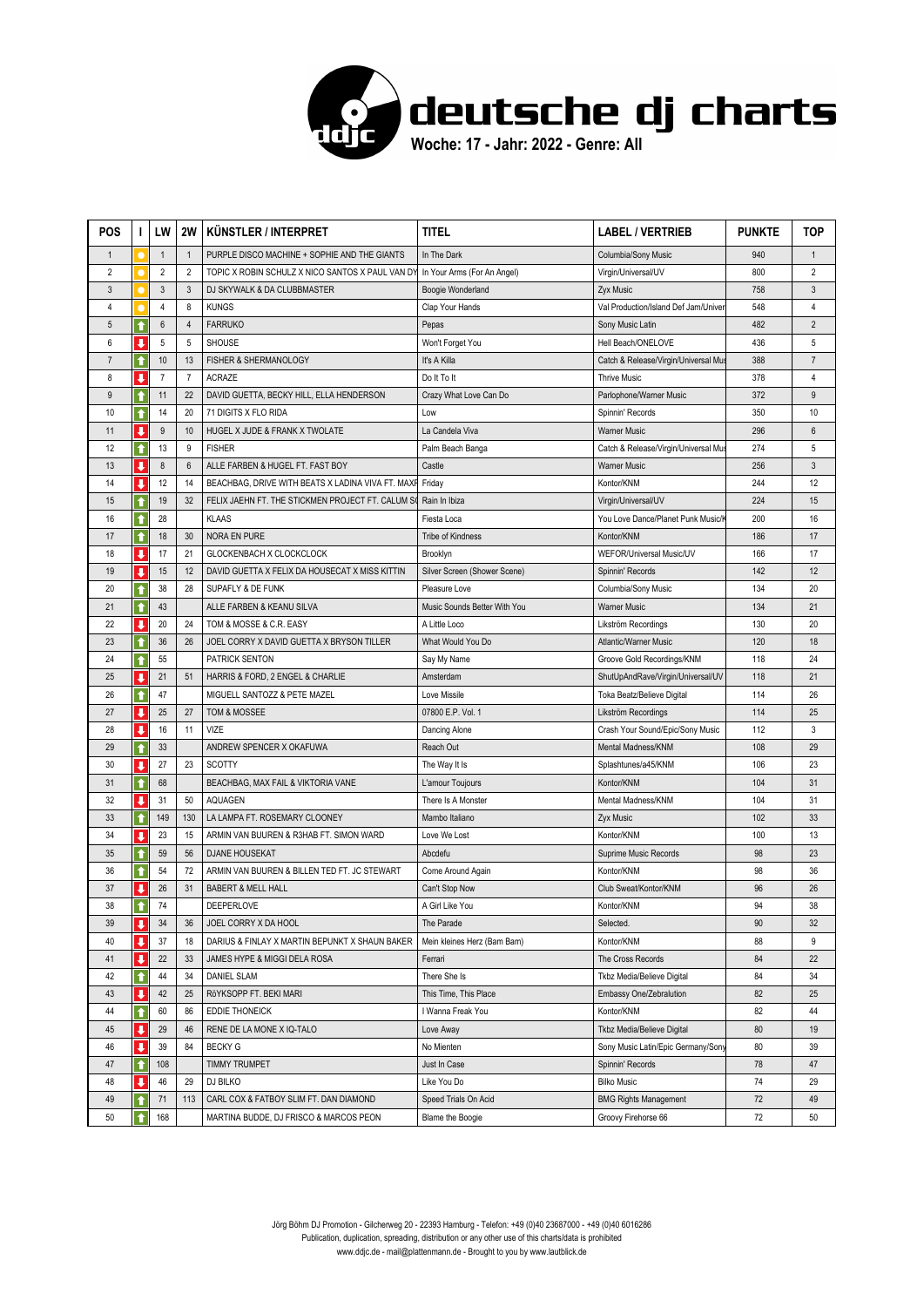

| <b>POS</b> | I.                                              | LW        | 2W       | KÜNSTLER / INTERPRET                            | titel                          | <b>LABEL / VERTRIEB</b>                                        | <b>PUNKTE</b> | TOP                  |
|------------|-------------------------------------------------|-----------|----------|-------------------------------------------------|--------------------------------|----------------------------------------------------------------|---------------|----------------------|
| 51         | ↑                                               | 67        |          | DJANE HOUSEKAT MEETS HONNY T                    | Wonderful World                | Suprime Music Records                                          | 72            | 51                   |
| 52         | ↑                                               | 53        | 63       | PIERO PIRUPA                                    | We Dont Need                   | Spinnin' Deep/Spinnin' Records                                 | 72            | 52                   |
| 53         | ↓                                               | 35        | 16       | DISCO CULTURE FT. GREG & GREGORY                | Stayin Alive                   | Culture 54/A45/KNM                                             | 70            | 9                    |
| 54         | ↑                                               | 110       | 96       | SEAN FINN & BODYBANGERS                         | Da Ya Think I'm Sexy?          | NITRON Music/Sony Music                                        | 70            | 31                   |
| 55         | $\star$                                         |           |          | TOM WILCOX                                      | In The Air Tonight             | Eastparcmusix                                                  | 70            | 55                   |
| 56         | ↓                                               | 41        | 44       | <b>MARK BALE</b>                                | Need Nobody                    | Playbox/Kontor/KNM                                             | 66            | 41                   |
| 57         | ↟                                               | 107       |          | <b>JUSTUS</b>                                   | Tunnel                         | <b>Musical Freedom</b>                                         | 66            | 57                   |
| 58         | $\overline{\mathbf{I}}$                         | 57        | 87       | RöYKSOPP FT. ASTRID S                           | Breath                         | Embassy One/Zebralution                                        | 62            | 57                   |
| 59         | $\star$                                         |           |          | VALENTINO KHAN X DILLON FRANCIS                 | Move It                        | <b>VK Music</b>                                                | 60            | 59                   |
| 60         | ↓                                               | 30        | 17       | REGARD X YEARS & YEARS                          | Hallucination                  | Ministry of Sound Recordings                                   | 60            | 16                   |
| 61         | $\star$                                         |           |          | <b>COLORBLAST</b>                               | Message In A Bottle            | Virgin/Universal/UV                                            | 60            | 61                   |
| 62         | ↓                                               | 45        | 43       | ROBIN SCHULZ & DENNIS LLOYD                     | Young Right Now                | <b>Warner Music</b>                                            | 60            | 5                    |
| 63         | ↑                                               | 76        |          | MC DURO X DJ COMBO                              | Darkness                       | XWaveZ/KHB Music/KNM                                           | 58            | 63                   |
| 64         | J                                               | 58        | 66       | <b>TENSNAKE</b>                                 | L.A. Noir                      | Kontor/KNM                                                     | 58            | 33                   |
| 65         | ↑                                               | 73        | 41       | <b>CROATIA SQUAD</b>                            | The Beat Goes                  | Kontor/KNM                                                     | 58            | 23                   |
| 66         | $\overline{\mathbf{I}}$                         | 50        | 52       | ROBINSON & JASON DERULO FT. REMA                | Ayo Girl (Fayahh Beat)         | Warner Music                                                   | 56            | 50                   |
| 67         | $\bullet$                                       | 84        | 65       | HUGEL FT. CUMBIAFRICA                           | El Sueno                       | Cr2 Records                                                    | 54            | 62                   |
| 68         | J                                               | 66        | 42       | <b>JASON DERULO</b>                             | Acapulco                       | Atlantic/Warner Music                                          | 54            | 6                    |
| 69         | ↑                                               | 136       | 112      | STEV DIVE & DJ BLACKSTONE & ALBA KRAS           | So Many Men, so Little Time    | <b>Tribal Kitchen</b>                                          | 54            | 69                   |
| 70         | ↓                                               | 40        | 38       | MILK & SUGAR, GREG GOULD & INAYA DAY            | Love Like This                 | Kontor/KNM                                                     | 54            | 22                   |
| 71         | $\star$                                         |           |          | <b>WHOMADEWHO</b>                               | UUUU                           | Embassy One/Zebralution                                        | 52            | 71                   |
| 72         | ↑                                               | 75        | 64       | NOT FOR SALE                                    | My Melody                      | Tkbz Media/Believe Digital                                     | 52            | 22                   |
| 73         | J                                               | 70        | 55       | <b>MARC REASON</b>                              | Up & Down                      | TB Media/Believe Digital                                       | 50            | 55                   |
| 74         | ↑                                               | 86        | 168      | GREGORY PORTER X TWOCOLORS                      | Dry Bones                      | Decca                                                          | 50            | 74                   |
| 75         | $\star$                                         |           |          | <b>STREAM</b>                                   | <b>Freed From Desire</b>       | Mental Madness/KNM                                             | 50            | 75                   |
| 76         | ↑                                               | 135       | 75       | <b>JOHN SUMMIT</b>                              | La Danza                       | Defected Records                                               | 50            | 75                   |
| 77         |                                                 | 200       | 104      | <b>WILL SPARKS</b>                              | Say It Again                   | Kontor/KNM                                                     | 50            | 77                   |
| 78         | ↑                                               | 92        | 37       | ELTON JOHN & DUA LIPA                           | Cold Heart                     | EMI/Unversal/UV                                                | 48            | 1                    |
| 79         | ★                                               |           |          | MAJESTIC FT. NONÔ                               | Time To Groove                 | Ministry of Sound Recordings                                   | 48            | 79                   |
| 80         | $\star$                                         |           |          | MOTEZ                                           | Submission                     | Kontor/KNM                                                     | 48            | 80                   |
| 81         | $\star$                                         |           |          | FERRY CORSTEN & WE ARE LOUD                     | Here Comes The Love            | Kontor/KNM                                                     | 48            | 81                   |
| 82         | $\bullet$                                       | 104       |          | BLOCK & CROWN & MAICKEL TELUSSA FT. BOYZ R BUSY | Call On Me                     | <b>Tribal Kitchen</b>                                          | 48            | 82                   |
| 83         | $\bullet$                                       | 143       | 95       | <b>LEONY</b>                                    | Remedy                         | Kontor/KNM                                                     | 46            | 41                   |
| 84         | J.                                              | 51        |          | KLUBBINGMAN & ANDY JAY POWELL                   | See The Future                 | Klubbstyle/DigDis                                              | 46            | 38                   |
| 85         | $\star$                                         |           |          | NO HOPES                                        | Sadness                        | Zyx Music                                                      | 46            | 85                   |
| 86         | J                                               | 78        | 40       | KOSMONOVA X TECAY X OLIVER BARABAS FT. SHAUN B. | It's Still A Dream             | Push2play music                                                | 46            | 17                   |
| 87         | $\star$                                         |           |          | ARMIN VAN BUUREN, REINIER ZONNEVELD & ROLAND C  | We Can Dance Again             | Kontor/KNM                                                     | 44            | 87                   |
| 88         | ↑                                               | 99        | 106      | <b>REBUKE VS. STORM</b>                         | Storm 2022                     | Ministry of Sound Recordings                                   | 44            | 88                   |
| 89         | $\star$                                         | 32        |          | BLOCK & CROWN & SEAN FINN FT. CULUM FREA        | Never Can Say Goodbye          | <b>Tribal Kitchen</b>                                          | 44            | 89                   |
| 90<br>91   | $\overline{\mathbf{I}}$<br>$\ddot{\phantom{a}}$ |           | 39<br>80 | <b>CID</b>                                      | Carnaval De Paris              | Catch & Release/Virgin/Universal Mus<br>Future House Cloud     | 44<br>42      | 32<br>24             |
|            |                                                 | 24        |          | RENé DE LA MONé & PATRICK METZKER               | Feeling Like                   |                                                                |               |                      |
| 92         | ↑                                               | 156       |          | ÖWNBOSS, SEVEK                                  | Move Your Body                 | Musical Freedom                                                | 42            | 92<br>$\overline{2}$ |
| 93<br>94   | $\ddot{\textbf{t}}$<br>↓                        | 166<br>49 | 73       | <b>SHOUSE</b>                                   | Love Tonight<br>Stop The World | Hell Beach/ONELOVE                                             | 40<br>40      | 41                   |
|            | $\overline{\mathbf{I}}$                         | 87        | 48       | STEVE AOKI X MARNIK X LEONY                     |                                | Crash Your Sound/Columbia/Sony Mu<br>Dance Of Toads/Label Worx | 40            | 30                   |
| 95         |                                                 |           |          | DJ NIRRO                                        | Ocean                          |                                                                |               |                      |
| 96         | ↑                                               | 115       |          | NO HOPES & SEAN FINN                            | Deep End                       | <b>Tribal Kitchen</b>                                          | 40<br>40      | 96                   |
| 97<br>98   | ↑                                               | 119<br>52 | 54       | VINYLSHAKERZ X BASSLOOP                         | Daddy Cool                     | Airbase Recordings/Hooky Recording                             | 40            | 97                   |
| 99         | ↓                                               | 100       |          | <b>CIHANBACK</b><br>SWEDISH HOUSE MAFIA & STING | Angel                          | Zyx Music                                                      | 38            | 33<br>$77$           |
|            | ↑<br>ı                                          |           |          |                                                 | Redlight                       | SSA/Republic/Universal/UV                                      |               |                      |
| 100        |                                                 | 79        | 103      | <b>IMANBEK &amp; BYOR</b>                       | <b>Belly Dancer</b>            | Musical Freedom                                                | 38            | 79                   |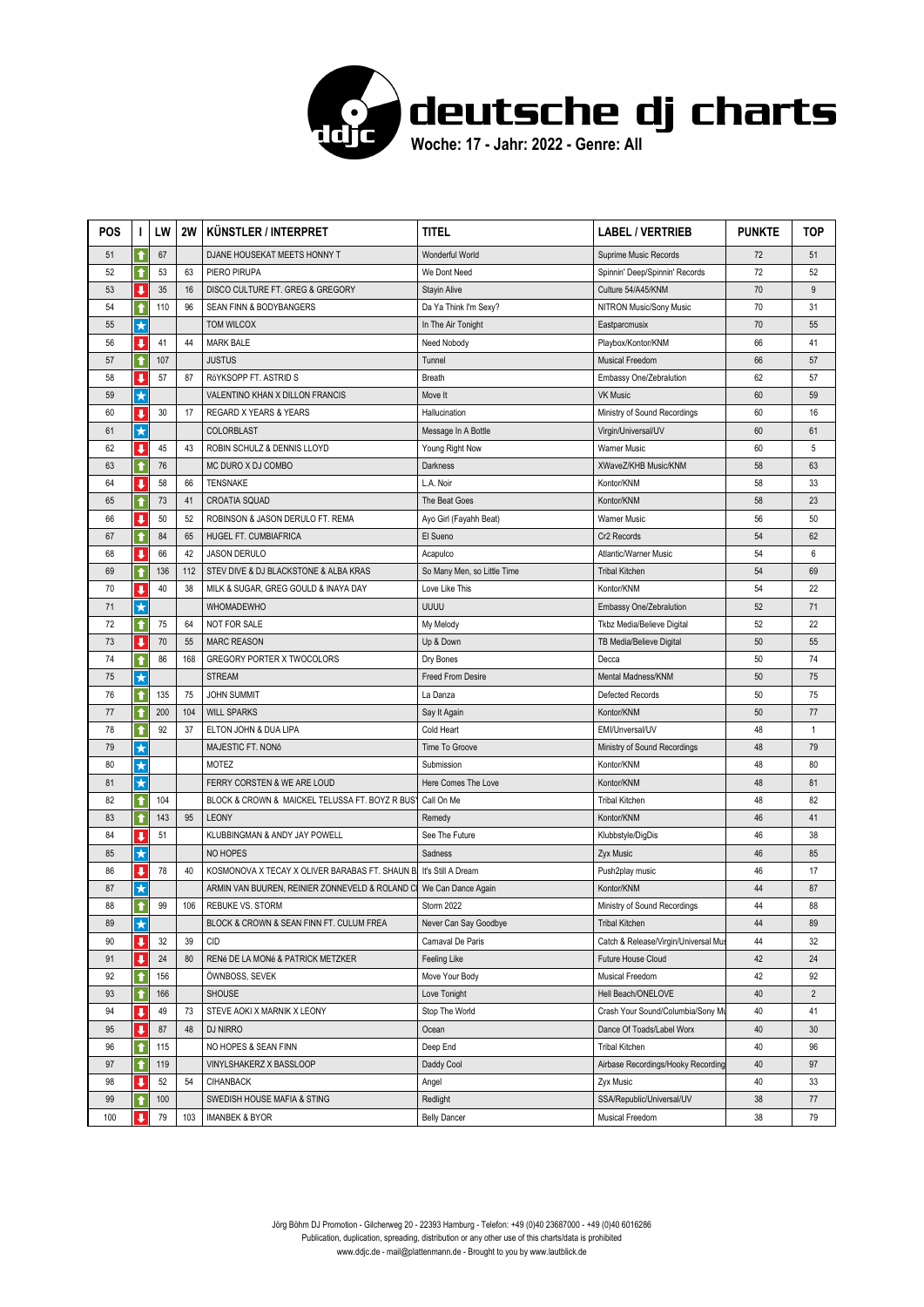

| <b>POS</b> | I.                      | LW  | 2W  | KÜNSTLER / INTERPRET                          | titel                                         | <b>LABEL / VERTRIEB</b>      | <b>PUNKTE</b> | TOP |
|------------|-------------------------|-----|-----|-----------------------------------------------|-----------------------------------------------|------------------------------|---------------|-----|
| 101        | $\star$                 |     |     | EDM LOVERS X SVEN KUHLMANN X BOYSCO & COCINER | Voices                                        | XWaveZ/KHB Music/KNM         | 38            | 101 |
| 102        | J                       | 56  |     | <b>JAMIE XX</b>                               | Lets Do It Again                              | Young/XL Recordings          | 38            | 56  |
| 103        | ↑                       | 111 | 121 | <b>CHRIS AVEDON &amp; MAKS</b>                | Dauerhaft                                     | Traumarchiv/Believe Digital  | 36            | 103 |
| 104        | $\star$                 |     |     | NAXWELL X INTERSTELLARO X BELL BOOK & CANDLE  | Rescue Me                                     | Valicon Records              | 36            | 104 |
| 105        | $\overline{\mathbf{I}}$ | 98  |     | CHARMING HORSES X KICKBAIT X FELIX SCHORN     | Never Leave You (Uh Oooh, Uh Oooh)            | NITRON Music/Sony Music      | 36            | 98  |
| 106        | $\star$                 |     |     | <b>TEQKOI X AIKO</b>                          | You Broke My Heart Again (Robin Schulz Remix) | Mentalo/Warner Music         | 36            | 106 |
| 107        | u                       | 90  | 94  | SONIC ONE X TWOLOUD X DEEPERLOVE              | Ambulance DJ                                  | Playbox/Kontor/KNM           | 36            | 90  |
| 108        | $\star$                 |     |     | SWEDISH HOUSE MAFIA & THE WEEKND              | Moth To A Flame                               | Republic/Universal/UV        | 34            | 35  |
| 109        | $\star$                 |     |     | <b>SOFI TUKKER</b>                            | Original Sin                                  | Ultra Records                | 34            | 107 |
| 110        | $\star$                 |     |     | STEV DIVE & ALBA KRAS                         | <b>Get Physical</b>                           | <b>Tribal Kitchen</b>        | 34            | 80  |
| 111        | J                       | 65  | 90  | DEJA-Q                                        | Nobody                                        | <b>Bad Clinic</b>            | 34            | 65  |
| 112        | $\star$                 |     | 136 | <b>LIQUIDFIVE</b>                             | Sweater Weather                               | 5L-Records                   | 34            | 109 |
| 113        | $\overline{\mathbf{I}}$ | 94  | 102 | ED SHEERAN                                    | Shivers                                       | Asylum/Atlantic/Warner Music | 32            | 5   |
| 114        | u                       | 77  | 76  | LUUDE FT. COLIN HAY                           | Down Under                                    | Kontor/KNM                   | 32            | 31  |
| 115        | J                       | 62  | 70  | <b>DANIEL PORTMAN</b>                         | Ally of the Good                              | Kontor/KNM                   | 32            | 62  |
| 116        | $\star$                 |     |     | CHEESECAKE BOYS, BETTY LOVE                   | Holiday                                       | pornostar records            | 30            | 116 |
| 117        | $\bullet$               | 196 | 119 | <b>LEGEND B</b>                               | Lost In Love (Madwave Extended Mix)           | Amsterdam Trance Records     | 30            | 117 |
| 118        | $\ddot{\textbf{t}}$     | 142 | 124 | DJ HAPPY VIBES FT. JAZZMIN                    | Weightless                                    | Aroma Records                | 30            | 112 |
| 119        | ↑                       | 122 | 122 | RüFüS DU SOL                                  | On My Knees                                   | Rose Avenue/Reprise          | 30            | 116 |
| 120        | ↑                       | 121 | 126 | THE BOY FROM THE FUTURE                       | The Day You Will See the Light                | Landscapes Music             | 30            | 107 |
| 121        | $\bullet$               | 134 | 114 | PETER MIETHIG                                 | <b>Visions</b>                                | <b>State Soundscapes</b>     | 30            | 113 |
| 122        | $\star$                 |     |     | SEAN FINN & LOTUS FT. THE POINTER SISTERS     | Automatic                                     | <b>BIP Records</b>           | 30            | 122 |
| 123        | ↑                       | 164 | 163 | <b>WE WILL</b>                                | Don't Give Me Your Life                       | Non Stop Dancing             | 30            | 123 |
| 124        | $\star$                 |     |     | A7S & S1MBA                                   | On And On                                     | FFRR/Warner Music            | 30            | 124 |
| 125        | $\star$                 |     |     | DARREN STYLES & MARK SIXMA FT. NOUBYA         | Louder                                        | Kontor/KNM                   | 30            | 125 |
| 126        | ↑                       | 165 |     | <b>LIQUID FIVE</b>                            | <b>Sweat Weather</b>                          | 5L-Records                   | 30            | 126 |
| 127        |                         | 127 | 125 | AMFREE & STEFANE                              | Passion                                       | Zyx Music                    | 30            | 35  |
| 128        | J                       | 126 |     | <b>LEROY DANIELS</b>                          | Follow You Follow Me                          | Catania Music/Believe        | 30            | 111 |
| 129        | $\star$                 |     |     | MIKE CANDYS, SUNLIKE BROTHERS & JORDAN RYS    | Losing My Mind                                | Kontor/KNM                   | 30            | 129 |
| 130        | $\star$                 |     |     | <b>TOMMY TRASH</b>                            | Jaguwawa                                      | Kontor/KNM                   | 30            | 130 |
| 131        | ↑                       | 133 | 108 | TENSNAKE FT. DARAMOLA                         | Strange Without You                           | Kontor/KNM                   | 30            | 108 |
| 132        | $\star$                 |     |     | R3HAB                                         | My Pony (Kryder Remix)                        | Virgin/Universal/UV          | 30            | 132 |
| 133        | $\ddot{\phantom{a}}$    | 72  | 61  | <b>WOEN TOPA</b>                              | My Remedy                                     | nuOn music                   | 30            | 61  |
| 134        | $\star$                 |     |     | ROMAN FLüGEL & FRANK WIEDEMANN                | Karmadonut                                    | Drumpoet Community           | 30            | 134 |
| 135        | $\mathbf{I}$            | 130 |     | ANDY JAY POWELL                               | <b>Spiritual Process</b>                      | Klubbstyle/DigDis            | 30            | 130 |
| 136        | $\overline{\mathbf{I}}$ | 132 | 117 | <b>LEON MACHèRE</b>                           | Copacabana                                    | <b>PMR Music</b>             | 30            | 70  |
| 137        | J                       | 64  | 62  | THE GOLDEN FOX                                | Ping Pong                                     | nuOn music                   | 28            | 62  |
| 138        | ш                       | 125 | 141 | <b>BENDEN</b>                                 | Montbui EP                                    | <b>Tropical Grails</b>       | 28            | 125 |
| 139        | ↑                       | 179 |     | THE CUBE GUYS                                 | Music In My Head (Agent Greg Remix 2022)      | Kontor/KNM                   | 28            | 139 |
| 140        | ↑                       | 157 | 134 | <b>STEV DIVE</b>                              | Gypsy Woman                                   | <b>Tribal Kitchen</b>        | 28            | 76  |
| 141        | ↓                       | 63  | 83  | MONOLINK X ZIGAN ALDI                         | Fidale (I feel)                               | Embassy One/Zebralution      | 28            | 32  |
| 142        | ↑                       | 194 | 138 | ALY & FILA X LUKE BOND & AUDREY GALLAGHER     | Million Voices (Billy Gillies Remix)          | <b>FSOE Recordings</b>       | 28            | 85  |
| 143        | J                       | 105 |     | PASCAL LETOUBLON FT. LEONY                    | Friendships (Lost My Love) (ATB Remix)        | Virgin/Universal/UV          | 28            | 46  |
| 144        | $\bullet$               | 146 | 142 | MARQ AUREL, DENNIS SECLANE, FLIXXCORE         | Ohh Baby                                      | Redlight-Media               | 28            | 131 |
| 145        | $\overline{\mathbf{I}}$ | 124 |     | <b>MARTIN GARRIX &amp; MESTO</b>              | Limitless                                     | Stmpd Rcrds                  | 28            | 124 |
| 146        | ↑                       | 151 | 128 | <b>GENIX &amp; JVME</b>                       | Im Awake (Anden Remix)                        | Anjunabeats                  | 28            | 128 |
| 147        | ↓                       | 103 |     | ME & MY TOOTHBRUSH                            | Unbreakable                                   | Kontor/KNM                   | 28            | 103 |
| 148        | $\star$                 |     | 167 | PBH & JACK                                    | Luvstruck                                     | Xploded Music Limited        | 28            | 148 |
| 149        | ↑                       | 153 | 144 | ARMIN VAN BUUREN                              | <b>Blue Fear</b>                              | Kontor/KNM                   | 28            | 91  |
| 150        | $\star$                 |     |     | <b>KRYDER</b>                                 | Wish                                          | Kontor/KNM                   | 28            | 122 |

Jörg Böhm DJ Promotion - Gilcherweg 20 - 22393 Hamburg - Telefon: +49 (0)40 23687000 - +49 (0)40 6016286 Publication, duplication, spreading, distribution or any other use of this charts/data is prohibited www.ddjc.de - mail@plattenmann.de - Brought to you by www.lautblick.de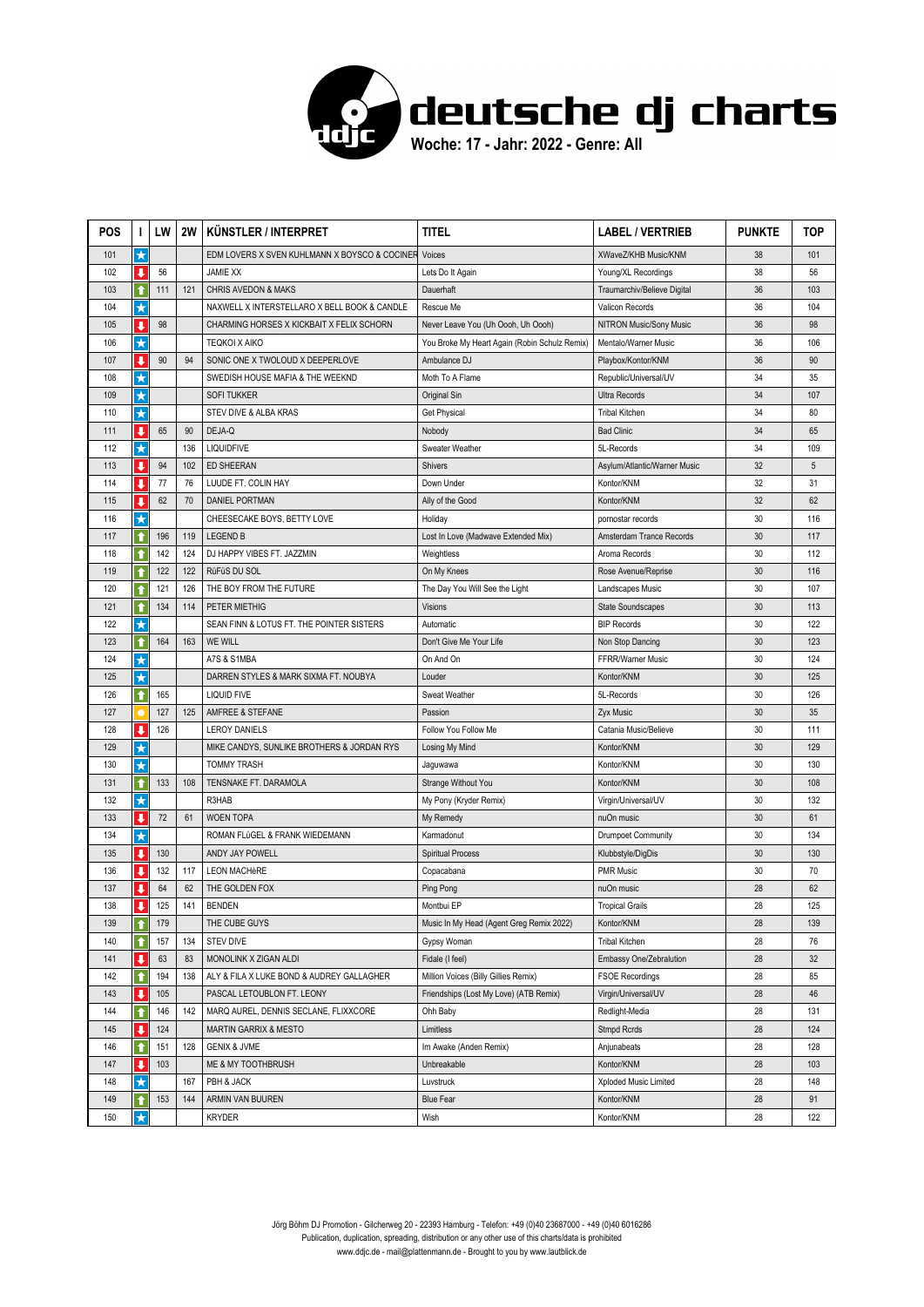

| <b>POS</b> | I.                       | LW  | 2W  | KÜNSTLER / INTERPRET                             | titel                             | <b>LABEL / VERTRIEB</b>      | <b>PUNKTE</b> | TOP |
|------------|--------------------------|-----|-----|--------------------------------------------------|-----------------------------------|------------------------------|---------------|-----|
| 151        | $\star$                  |     | 150 | FERRY CORSTEN & MORGAN PAGE FT. CARA MELIN       | Wounded                           | Kontor/KNM                   | 28            | 61  |
| 152        | $\star$                  |     | 197 | JAY FROG & AMFREE                                | House Hooray (Party & Bullshit)   | Golden Chocolate Records     | 28            | 68  |
| 153        | $\star$                  |     | 79  | BLOCK & CROWN & SEAN FINN & CHRISTOPHER NOX      | D.I.S.C.O.                        | <b>Tribal Kitchen</b>        | 28            | 31  |
| 154        | $\star$                  |     |     | ARMIN VAN BUUREN & SAM GRAY                      | Human Touch                       | Kontor/KNM                   | 28            | 22  |
| 155        | $\bullet$                | 199 |     | CRAZIBIZA X KARL8 X ANDREA MONTA                 | <b>Xfinity</b>                    | pornostar records            | 26            | 155 |
| 156        | J                        | 48  | 60  | <b>TYSHER</b>                                    | In Love with TMF                  | <b>Tysher Records</b>        | 26            | 48  |
| 157        | $\star$                  |     |     | <b>PANORAM</b>                                   | <b>Acrobatic Thoughts</b>         | <b>Running Back</b>          | 26            | 157 |
| 158        | ↑                        | 160 |     | STAGE42                                          | Fallow Me                         | Wanderlust/Believe Digital   | 26            | 133 |
| 159        | ↑                        | 175 | 162 | BIXX, YOSHI & RAZNER AND SUE MCLAREN             | Still We Rise                     | Amsterdam Trance Records     | 26            | 120 |
| 160        | ↑                        | 163 | 145 | <b>DENNIS SECLANE</b>                            | I Like You                        | Fadersport/KNM               | 26            | 51  |
| 161        | 1                        | 187 |     | <b>LITTGLOSS</b>                                 | Milkshake                         | Virgin/Universal/UV          | 26            | 161 |
| 162        | ↓                        | 91  | 193 | <b>RUDY</b>                                      | Move Ya Body                      | <b>3Beat Productions</b>     | 26            | 88  |
| 163        | $\star$                  |     |     | JAXX & VEGA X HUSMAN                             | Desperados                        | Rave Culture                 | 26            | 163 |
| 164        | ↑                        | 169 | 149 | <b>MATT FAX &amp; ESTIVA</b>                     | Nova / Found                      | Colorize/Enhanced Music      | 26            | 139 |
| 165        | $\star$                  |     |     | <b>SONS OF MARIA</b>                             | Heirloom                          | Kontor/KNM                   | 26            | 165 |
| 166        | $\overline{\phantom{a}}$ | 61  | 176 | MARTINA BUDDE FT. ADI WOLF                       | Jump                              | Groovy Firehorse 66          | 26            | 61  |
| 167        | $\overline{\phantom{a}}$ | 120 | 116 | DJ SAMMY & CHLOE MARIN                           | This Is Who We Are                | MyClubroom                   | 26            | 68  |
| 168        | ↑                        | 174 | 147 | <b>FERRY CORSTEN</b>                             | Punk (Tom Staar Remix)            | Flashover Recordings         | 26            | 92  |
| 169        | J                        | 159 |     | <b>JAXX INC.</b>                                 | Move Your Body                    | Kontor/KNM                   | 26            | 128 |
| 170        | $\star$                  |     |     | <b>CALMANI &amp; GREY</b>                        | Ride on Time                      | High Five/Planet Punk/KNM    | 26            | 170 |
| 171        | $\star$                  |     | 129 | <b>MARCAPASOS</b>                                | Cosby Sweater                     | TB Media/KNM                 | 26            | 129 |
| 172        | ↓                        | 112 |     | KUU                                              | Dance With Me                     | <b>Warner Music</b>          | 26            | 112 |
| 173        | J                        | 82  | 58  | FIREBEATZ & DUBDOGZ                              | Give It Up                        | Spinnin' Records             | 26            | 23  |
| 174        | $\star$                  |     |     | 4 GAARDS & DJ WORRIS                             | Open your Door                    | Bootcamp                     | 26            | 174 |
| 175        | $\star$                  |     |     | JAQUES RAUPE & FUTURE MIND                       | Holiday Crasher                   | Tb clubtunes/Believe Digital | 24            | 175 |
| 176        | $\overline{\mathbf{I}}$  | 148 | 93  | MAT.JOE & C'MON & OTISTIC                        | Sunflower                         | Club Sweat/Kontor/KNM        | 24            | 93  |
| 177        | $\star$                  |     |     | DISCODUMPER & NOTY                               | Talk to me                        | Kommandörr Music             | 24            | 177 |
| 178        | $\star$                  |     | 151 | COTONE                                           | What You Want                     | Kontor/KNM                   | 24            | 151 |
| 179        | $\star$                  |     |     | JUDE & FRANK, ROBIN NOVAKU                       | Kana                              | Kontor/KNM                   | 24            | 179 |
| 180        | $\star$                  |     | 177 | <b>ROXS</b>                                      | Now I Like Em                     | Klangbude                    | 24            | 76  |
| 181        | ↓                        | 177 | 171 | DELERIUM FT. SARAH MCLACHLAN                     | Silence (Avira Remix)             | Kontor/KNM                   | 24            | 171 |
| 182        | $\overline{\phantom{a}}$ | 172 | 146 | OFF THE MEDS                                     | Hiccups                           | Studio Barnhus               | 24            | 146 |
| 183        | J                        | 141 | 170 | JAX JONES FT. MENK                               | Where Did You Go?                 | Polydor/Universal Music/UV   | 24            | 45  |
| 184        | J                        | 176 | 175 | R3HAB X LUKAS GRAHAM                             | Most People                       | Virgin/Universal/UV          | 24            | 106 |
| 185        | $\star$                  |     |     | <b>ZAUND RAUM</b>                                | Dancemann                         | <b>UR Music</b>              | 24            | 123 |
| 186        | $\star$                  |     |     | E.M.C.K. X MARIO BECK X SVEN KUHLMANN X ALEX DEN | Rollercoaster                     | Zyx Music                    | 24            | 186 |
| 187        | $\star$                  |     | 156 | <b>STEV DIVE</b>                                 | Like this                         | Tiger Records/KNM            | 24            | 77  |
| 188        | ш                        | 154 | 184 | KAIMO K, TRANCE CLASSICS & SUSANNE TEUTENBERG    | Take Me Away                      | Amsterdam Trance Records     | 24            | 85  |
| 189        | ↓                        | 184 |     | <b>FOGSICK</b>                                   | Dreamer                           | Freak Noise Records          | 24            | 184 |
| 190        | ↓                        | 186 | 174 | JEROME FT. MILA FALLS                            | Where the Love Is                 | Kontor/KNM                   | 24            | 45  |
| 191        | $\star$                  |     | 180 | AMPRIS & AMFREE FT. LEONA                        | Believe                           | Planet Punk Music/KNM        | 24            | 82  |
| 192        | $\star$                  |     |     | PURPLE DISCO MACHINE                             | Body Funk 2019                    | Columbia/Sony Music          | 24            | 192 |
| 193        | $\star$                  |     |     | <b>MIKE CANDYS</b>                               | Do My Ting                        | Kontor/KNM                   | 24            | 41  |
| 194        | $\star$                  |     | 165 | CHICANE                                          | <b>Red Skies</b>                  | Kontor/KNM                   | 24            | 56  |
| 195        | $\star$                  |     |     | LOCK 'N LOAD                                     | Blow Ya Mind (Maurice West Remix) | Kontor/KNM                   | 24            | 195 |
| 196        | $\overline{\mathbf{I}}$  | 147 | 159 | DJ SAMMY VS. MISS VAN DER KOLK                   | I Fly With You                    | MyClubroom                   | 24            | 35  |
| 197        | ↓                        | 192 | 172 | ARMIN VAN BUUREN & BLASTERJAXX                   | Tarzan                            | Kontor/KNM                   | 24            | 87  |
| 198        | $\star$                  |     |     | FORT ARKANSAS                                    | The Deep End                      | Kontor/KNM                   | 24            | 198 |
| 199        | $\star$                  |     | 133 | DJ ANTOINE FT CHANIN                             | Sunset in Dubai                   | Kontor/KNM                   | 22            | 86  |
| 200        | $\overline{\phantom{a}}$ | 173 |     | PARA X                                           | Untamed                           | ZYX Trance                   | 22            | 157 |